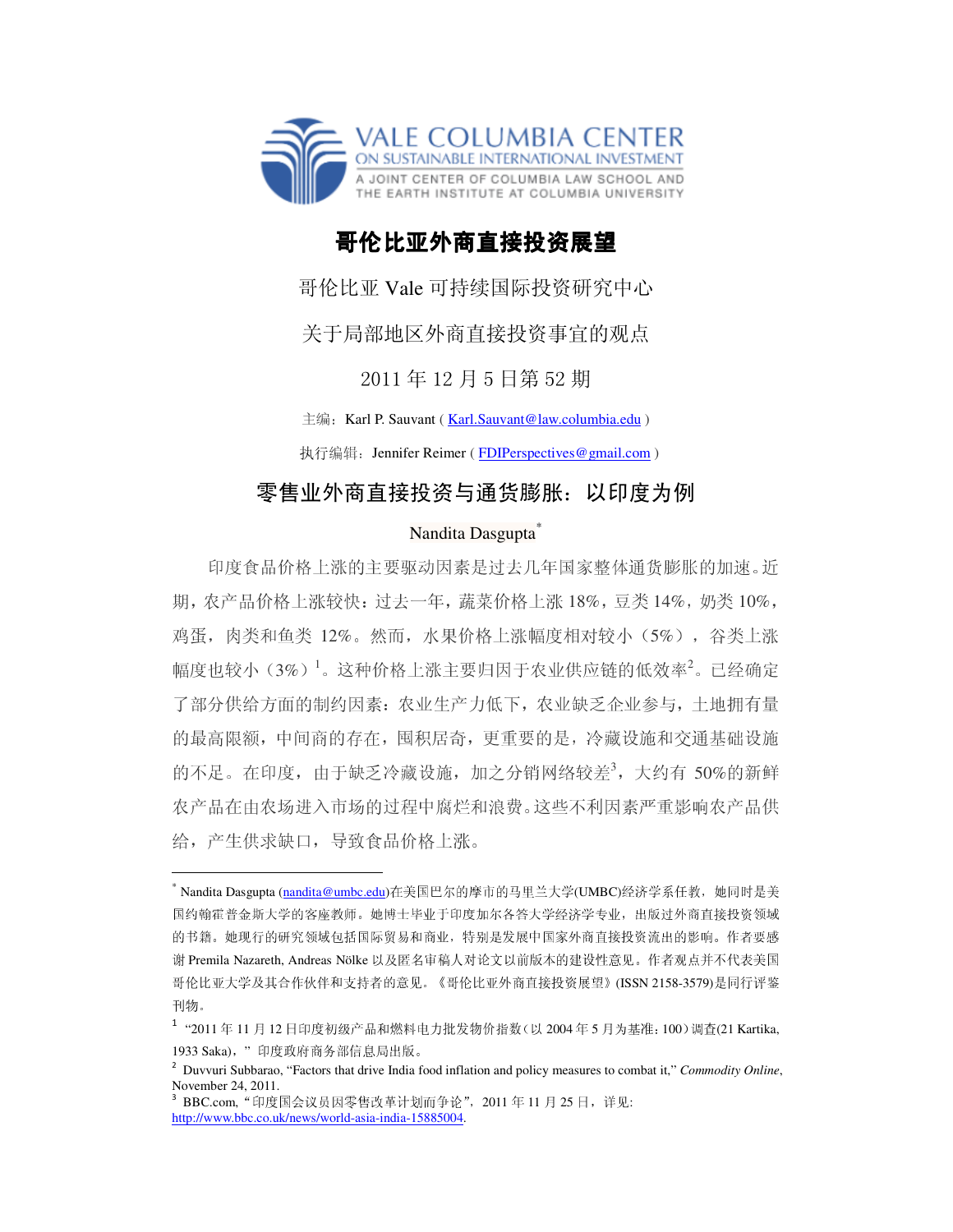食品在印度人民的一篮子消费中占有庞大份额,由于通货膨胀所导致的累退 税,抑制食品价格上涨已成为印度的紧急政策目标。再者,持续、不断上升的食 品通胀也威胁该国的宏观经济稳定,降低未来经济持续高速增长的潜力。有了明 确的抑制通胀的目标,在经过了为期一年多的不同层次的激烈讨论后,印度内阁 于 2011 年 11 月 24 日4批准多品牌零售的外商直接投资(FDI)占国内市场份额 的 51%。该项政策旨在保护社区商店、农民和中小型企业的利益。如果得到有效 贯彻实施, 此类 FDI 将发挥如下作用:

- 引进国外资金、技术和大型国际零售商的专业管理知识;
- 通过资本投资和技术投入,建立前端和后端供应链之间的有效联系;
- 通过直接从农民手中购买农产品以及对中介机构的合规控制,创建一个适当 的从农场到餐桌的基础架构;
- 通过减少过境费用提高生产效率;
- 通过改善现存的和增加冷藏设施、交通基础设施、仓储技术和食品加工设备, 使现行新鲜农产品浪费降到最低5;
- 通过合同农业的应用,促进农业劳动生产率的提高;
- 增加农业产出,降低中间成本,形成农民有利可图的价格,降低最终产品价 格,进而整合零售商融入价值链;
- 在小型和中等规模的产业和后端基础设施中创造就业机会<sup>6</sup>。

尽管监管政策旨在保证国内竞争、保护国内零售行业发展和农民利益,但是 政策还是遭到强烈反对。关注的问题包括外国进入者对农民和消费者双方垄断力 量的可能性,进入者的掠夺性定价策略,基于进入者自身利益的价格操纵以及收 入下降、就业和被无组织的小型家庭经营店铺<sup>7</sup>控制的土著零售部门的最终消失。

但是值得注意的是,其他国家,如阿根廷、巴西、智利、中国、印度尼西亚、 马来西亚、俄罗斯、新加坡和泰国,自 20 世纪 90 年代以来就允许多品牌零售外 商直接投资 100%的进入,并且许多都有令人鼓舞的经验。其中之一的中国,早 在 1992 年就允许 FDI 进入零售业,已经吸引了巨额零售业外商直接投资,而没 有对小型零售商和国内零售产业链条产生任何影响。2004 年以来,中国零售业

 $\overline{a}$ 

<sup>4</sup> "India Inc welcomes FDI in multi-brand retail," *Business Today, India Today Group*, November 24, 2011.

<sup>&</sup>lt;sup>5</sup> "FDI in multi-brand retail trading," KPMG, Audit Committee Institute (2010).

<sup>&</sup>lt;sup>6</sup> "FDI in multi-brand retail will create 10 million jobs: Anand Sharma," *The Times of India*, November 26, 2011.

<sup>&</sup>lt;sup>7</sup> "FDI in multi-brand retail: Industry lauds decision," India Today, November 25, 2011.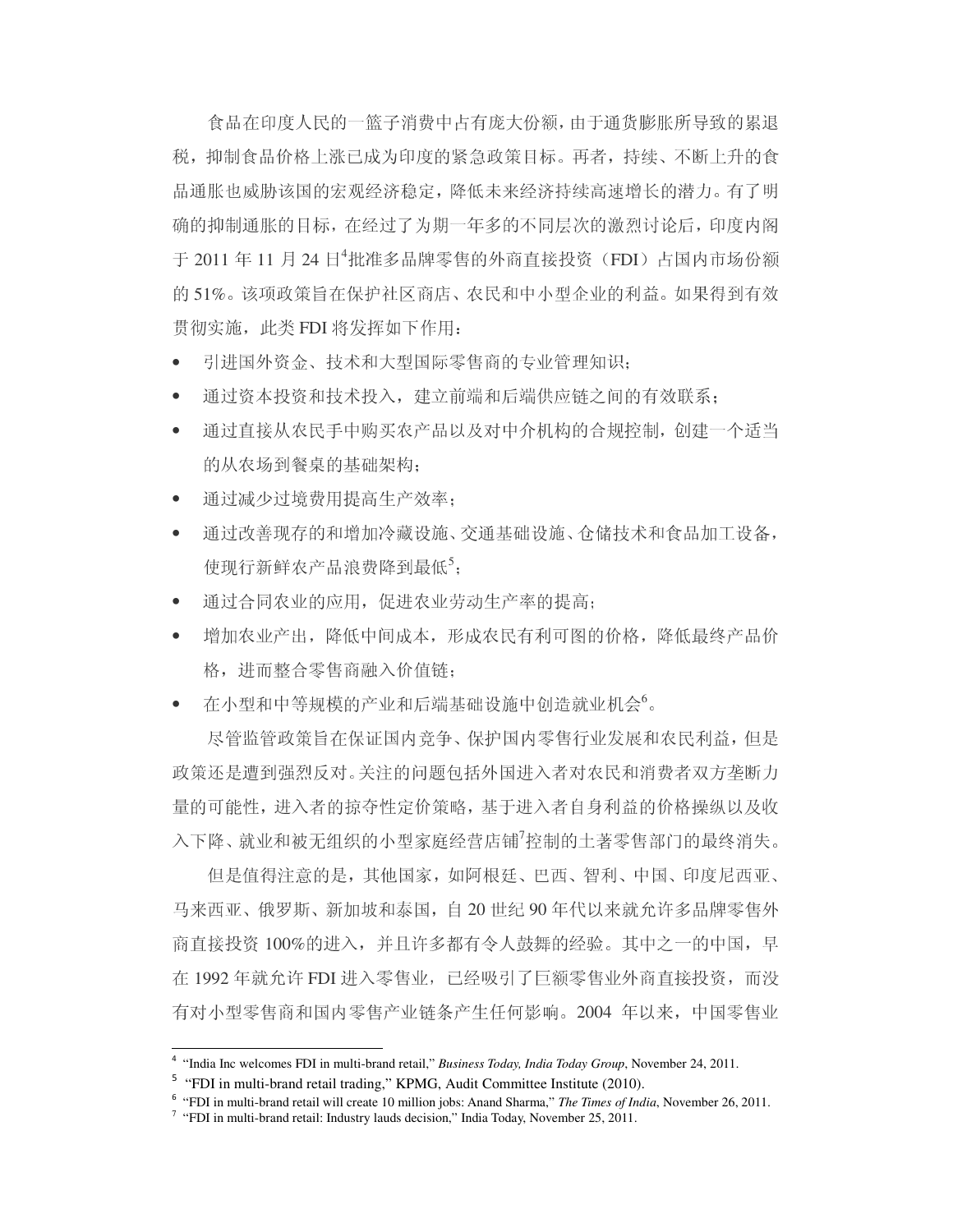小网点的数量从 190 万上升到 250 多万,零售和批发业的就业人数从 1992 年的 28 万上升到 2001 年的 54 万8。在印度尼西亚,即使对多品牌零售的外商直接投 资开放十年之后,小商贩仍然占据 90%的市场?。

其他新兴市场的经验有力的表明,适当的在多品牌食品零售部门引入 FDI, 与旨在保护本土中小型企业的政策相制衡,最终将缓解农业生产供应方面的困 难。这将会改变易腐农产品的收购、储存、保藏和销售方式,进而有助于抑制印 度的持续的食品通胀。

(南开大学国际经济研究所 李圆圆翻译)

转载请注明: "Nandita Dasgupta,'多品牌零售部门的外商直接投资: 理解其在 印度作为一种有效的反通胀措施的作用',《哥伦比亚外商直接投资展望》,2011 年 12 月 5 日第 52 期。转载需经哥伦比亚 Vale 可持续国际投资研究中心 (www.vcc.columbia.edu)授权" 。请将副 本 发送到哥伦比亚 Vale 研究中心 vcc@law.columbia.edu.

如需详细信息,请联系:哥伦比亚 Vale 可持续国际投资研究中心,Jennifer Reimer, FDIPerspectives@gmail.com.

由 Dr. Karl P. Sauvant 博士领导的哥伦比亚 Vale 可持续国际投资研究中心 (VCC - www.vcc.columbia.edu), 是哥伦比亚大学法学院和地球研究所的联合研 究中心。它致力于担当全球经济中外商直接投资相关事宜的领导者。VCC 侧重 于分析和讲授外商直接投资公共政策和国际投资法的含义。

## 最新哥伦比亚外商直接投资展望文章

- No. 51, Persephone Economou and Margo Thomas, "Greek FDI in the Balkans: How is it affected by the crisis in Greece?," November 21, 2011.
- No. 50, John Evans, "Responsible business conduct: Re-shaping global business," November 7, 2011.
- No. 49, Thilo Hanemann and Daniel H. Rosen, "Chinese FDI in the United States is taking off: How to maximize its benefits?," October 24, 2011.

 $\overline{a}$ 

<sup>&</sup>lt;sup>8</sup> 'Foreign direct investment (FDI) in multi-brand retail trading," Department of Industrial Policy and Promotion Discussion Paper, Government of India (2010).

<sup>9 &</sup>quot;FDI in multi-brand retail will create 10 million jobs: Anand Sharma," op. cit.